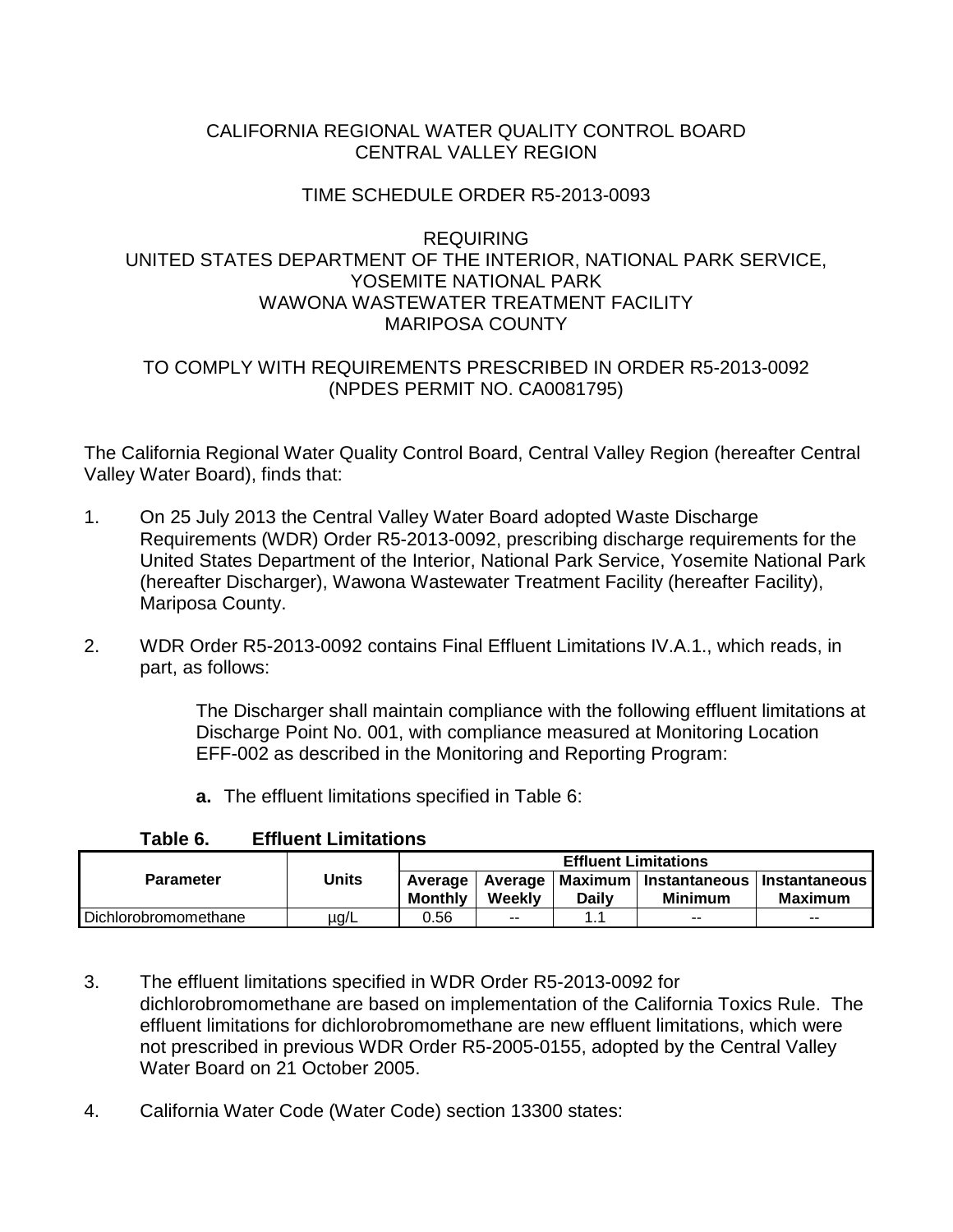Whenever a regional board finds that a discharge of waste is taking place or threatening to take place that violates or will violate requirements prescribed by the regional board, or the state board, or that the waste collection, treatment, or disposal facilities of a discharger are approaching capacity, the board may require the discharger to submit for approval of the board, with such modifications as it may deem necessary, a detailed time schedule of specific actions the discharger shall take in order to correct or prevent a violation of requirements.

- 5. 40 Code of Federal Regulations section 122.44(d)(1)(i) requires that NPDES permit effluent limitations must control all pollutants which are or may be discharged at a level which will cause or have the reasonable potential to cause or contribute to an in-stream excursion above any State water quality standard, including any narrative criteria for water quality. Beneficial uses, together with their corresponding water quality objectives or promulgated water quality criteria, can be defined per federal regulations as water quality standards.
- 6. Water Code section 13385, subdivisions (h) and (i) require the Central Valley Water Board to impose mandatory minimum penalties upon dischargers that violate certain effluent limitations. CWC section 13385(j)(3) provides protection from mandatory minimum penalties for violations of an effluent limitation when:

…the waste discharge is in compliance with either a cease and desist order issued pursuant to Section 13301 or a time schedule order issued pursuant to Section 13300 or 13308, if all of the following requirements are met:

(A) The … time schedule order is issued on or after July 1, 2000, and specifies the actions that the discharger is required to take in order to correct the violations that would otherwise be subject to subdivisions (h) and (i).

(B) The regional board finds that, for one of the following reasons, the discharger is not able to consistently comply with one or more of the effluent limitations established in the waste discharge requirements applicable to the waste discharge:

(i) The effluent limitation is a new, more stringent, or modified regulatory requirement that has become applicable to the waste discharge after the effective date of the waste discharge requirements and after July 1, 2000, new or modified control measures are necessary in order to comply with the effluent limitation, and the new or modified control measures cannot be designed, installed, and put into operation within 30 calendar days. …

(C) (i) The regional board establishes a time schedule for bringing the waste discharge into compliance with the effluent limitation that is as short as possible, taking into account the technological, operational, and economic factors that affect the design, development, and implementation of the control measures that are necessary to comply with the effluent limitation. Except as provided in clause (ii), for the purposes of this subdivision, the time schedule shall not exceed five years in length.

 $(ii)$  ...

(iii) If the time schedule exceeds one year from the effective date of the order, the schedule shall include interim requirements and the dates for their achievement. The interim requirements shall include both of the following:

(I) Effluent limitations for the pollutant or pollutants of concern.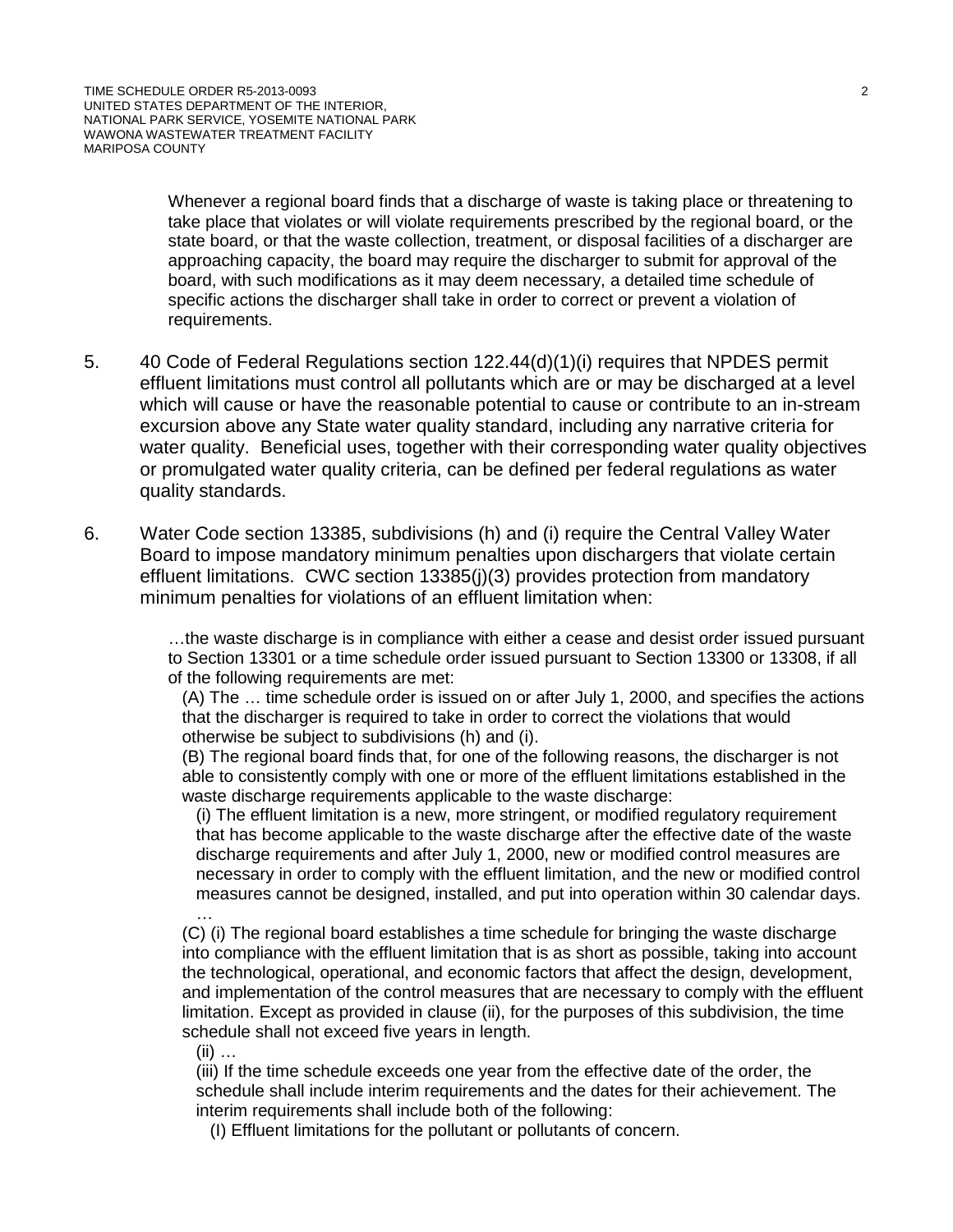(II) Actions and milestones leading to compliance with the effluent limitation. (D) The discharger has prepared and is implementing in a timely and proper manner, or is required by the regional board to prepare and implement, a pollution prevention plan pursuant to Section 13263.3.

In accordance with Water Code section 13385, subdivision (j)(3), and based upon effluent monitoring results, the Discharger is unable to consistently comply with the average monthly and maximum daily effluent limitations for dichlorobromomethane contained in WDR Order R5-2013-0092. The dichlorobromomethane effluent limitations are new requirements that became applicable to the discharge when WDR Order R5-2013-0092 became effective, and after 1 July 2000, and for which new or modified control measures are necessary in order to comply with the new effluent limitations, and the new or modified control measures cannot be designed, installed, and put into operation within 30 calendar days.

- 7. On 18 March 2013, the Discharger submitted the *Infeasibility Report for proposed effluent limitation*, which included a request for a time schedule to comply with the effluent limitations for dichlorobromomethane contained in WDR Order R5-2013-0092. The Discharger indicates that to achieve compliance with the new dichlorobromomethane effluent limitations, it would have to design and install an alternative method of disinfection. The report states that after careful consideration, the Discharger determined that the cost of designing and installing an alternative method of disinfection outweighs the need to maintain its NPDES permit. The Discharger proposes to implement an alternative method of disposal as its primary means of complying. The Discharger requested time to conduct a Mass (water) Balance Study to determine current and future water use and disposal needs of the Wawona Area. The Discharger is also currently working on the Merced Wild and Scenic River Comprehensive Management Plan, which will be taken into consideration when determining appropriate disposal alternatives. Once the Mass Balance Study is completed, the Discharger proposes to request an amendment to its NPDES permit or submit a Report of Waste Discharge for new Waste Discharge Requirements.
	- 8. The compliance time schedule in this Order includes interim performance-based effluent limitations for dichlorobromomethane. The interim effluent limitations consist of a maximum daily effluent concentration and an average monthly effluent concentration derived using sample data provided by the Discharger. In developing the performancebased interim average monthly effluent limitation, where there are 10 data points or more and only once per month sampling is required, sampling and laboratory variability is accounted for by establishing interim effluent limitations that are based on normally distributed data where 99.9 percent of the data points will lie within 3.3 standard deviations of the mean (*Basic Statistical Methods for Engineers and Scientists*, Kennedy and Neville, Harper and Row, 3<sup>rd</sup> Edition, January 1986). When at least 80 percent of the data points are reported as non-detect (ND) values, or if there are less than 10 data points available, the interim average monthly effluent limitation is based on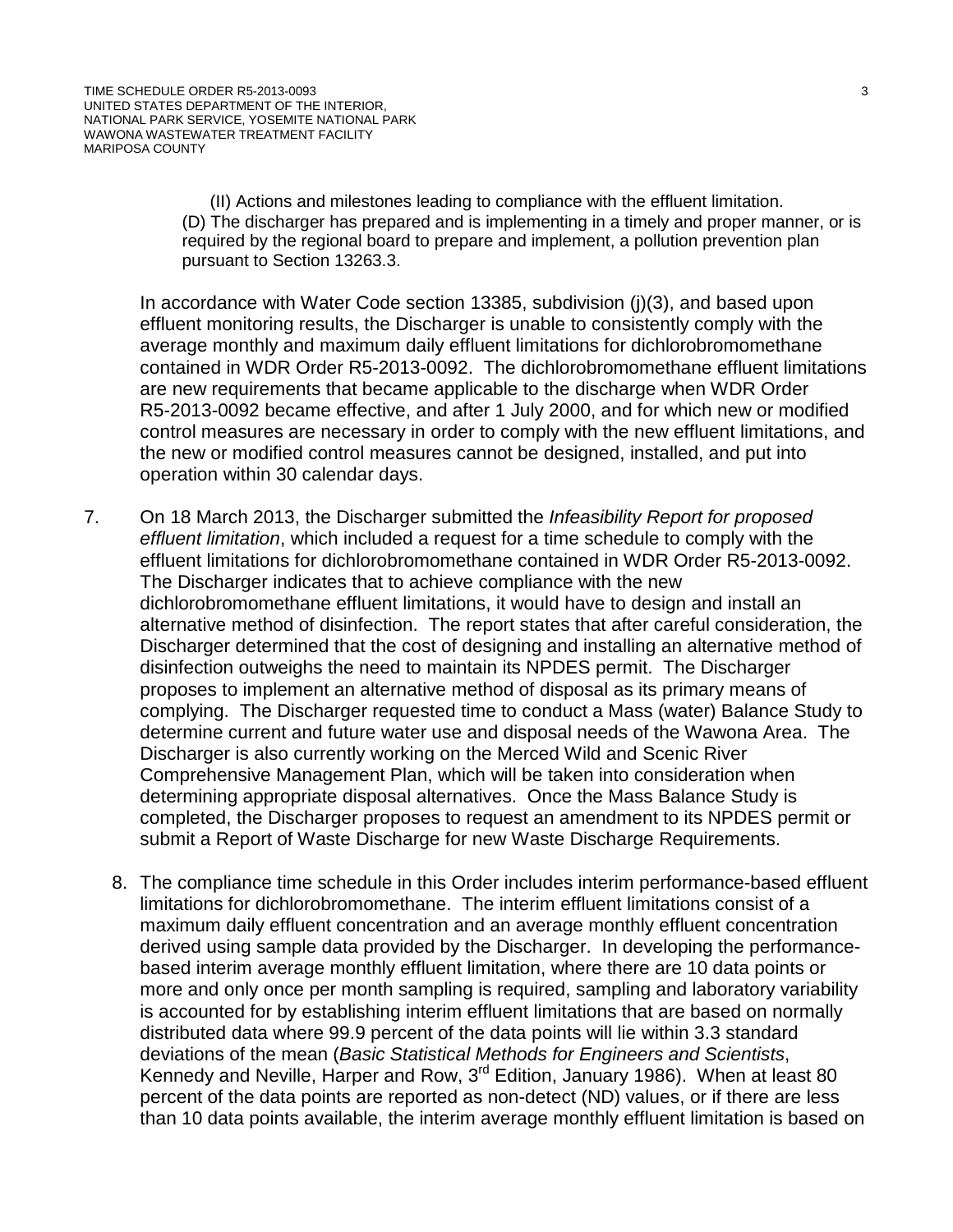3.11 times the maximum observed effluent concentration (MEC) when once per month sampling is required. Additionally, if either of these procedures produces an interim average monthly effluent limitation less than the MEC, the MEC is sometimes established as the interim average monthly effluent limitation. The interim maximum daily effluent limitation is calculated by multiplying the calculated AMEL with an AMEL/MDEL multiplier from Table 2 of the *Policy for Implementation of Toxics Standards for Inland Surface Waters, Enclosed Bays, and Estuaries of California*, assuming a CV of 0.6 based on less than ten effluent data points.

The following table summarizes the calculations of the interim performance-based effluent limitations for dichlorobromomethane:

#### **Interim Effluent Limitations Calculations**

| <b>Parameter</b>     | <b>Units</b> | <b>MEC</b> | <b>Mean</b> | <b>Standard</b><br><b>Deviation</b> | Number of<br><b>Samples</b> | Interim<br><b>MDEL</b> | Interim<br><b>AMEL</b> |
|----------------------|--------------|------------|-------------|-------------------------------------|-----------------------------|------------------------|------------------------|
| Dichlorobromomethane | µg/L         |            | $- -$       | $- -$                               |                             | 44                     | nn<br>ے                |

- 9. This Order provides a time schedule for the Discharger to develop, submit, and implement methods of compliance, including developing and implementing pollution prevention activities, completing studies, and/or constructing necessary treatment facilities to meet the effluent limitations for dichlorobromomethane.
- 10. Since the time schedule for completion of actions necessary to bring the waste discharge into compliance with the effluent limitations for dichlorobromomethane exceeds one year, this Order includes interim requirements and dates for their achievement. The time schedule does not exceed five years.
- 11. The Discharger can, in addition to other treatment and control options, undertake source control to maintain compliance with the interim effluent limitations included in this Order. Interim effluent limitations are established when compliance with the final effluent limitations cannot be achieved by the existing discharge. Discharge of constituents in concentrations in excess of the final effluent limitations, but in compliance with the interim effluent limitations, can significantly degrade water quality and adversely affect the beneficial uses of the receiving stream on a long-term basis. The interim effluent limitations, however, establish an enforceable ceiling concentration until compliance with the final effluent limitations can be achieved.
- 12. Compliance with this Time Schedule Order exempts the Discharger from mandatory minimum penalties for violations of the average monthly and maximum daily effluent limitations for dichlorobromomethane contained in WDR Order R5-2013-0092 from 25 July 2013 to 24 July 2018.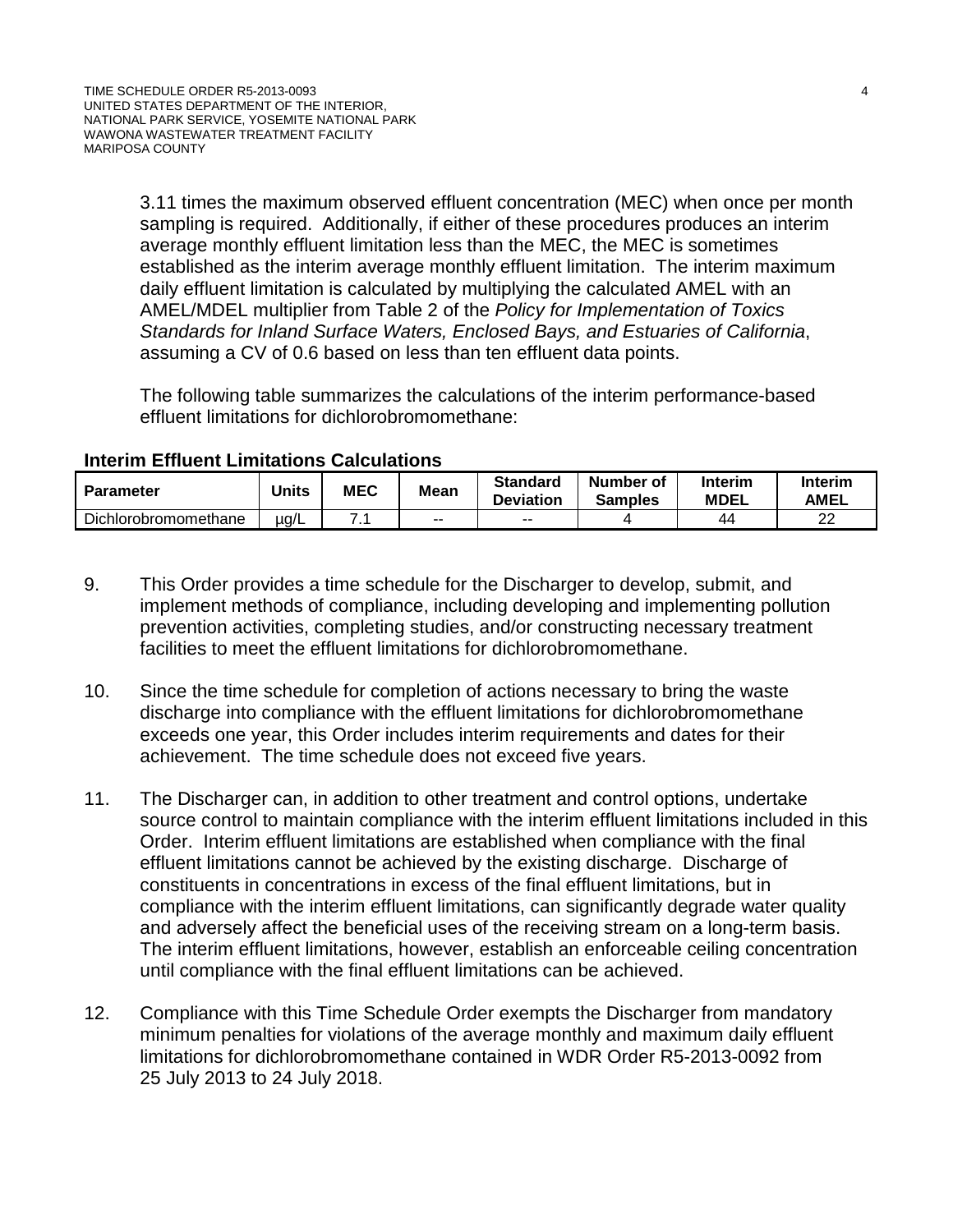- 13. If an interim effluent limitation contained in this Order is exceeded, then the Discharger is subject to mandatory minimum penalties for that particular exceedance as it will no longer meet the exemption in Water Code section 13385, subdivision (j)(3). It is the intent of the Central Valley Water Board that a violation of an interim average monthly effluent limitation subjects the Discharger to only one mandatory minimum penalty for that monthly averaging period. In addition, a violation of an interim maximum daily effluent limitation subjects the Discharger to one mandatory minimum penalty for the day in which the sample was collected.
- 14. Water Code section 13267 states, in part:

In conducting an investigation specified in subdivision (a), the regional board may require that any person who has discharged, discharges, or is suspected of having discharged or discharging, or who proposes to discharge waste within its region, or any citizen or domiciliary, or political agency or entity of this state who has discharged, discharges, or is suspected of having discharged or discharging, or who proposes to discharge, waste outside of its region that could affect the quality of waters within its region shall furnish, under penalty of perjury, technical or monitoring program reports which the regional board requires. The burden, including costs, of these reports shall bear a reasonable relationship to the need for the report and the benefits to be obtained from the reports. In requiring those reports, the regional board shall provide the person with a written explanation with regard to the need for the reports, and shall identify the evidence that supports requiring that person to provide the reports.

- 15. The Discharger owns and operates the Facility, which is subject to this Order. The technical and monitoring reports required by this Order are necessary to determine compliance with the WDRs and with this Order.
- 16. On 25 July 2013 in Rancho Cordova, California, after due notice to the Discharger and all other affected persons, the Central Valley Water Board conducted a public hearing at which evidence was received to consider a Time Schedule Order under Water Code section 13300 to establish a time schedule to achieve compliance with waste discharge requirements.
- 17. Issuance of this Order is exempt from the provisions of the California Environmental Quality Act (Public Resources Code section 21000, et seq.) ("CEQA"), in accordance with CWC section 13389 since this Order only serves to implement a NPDES permit (*Pacific Water Conditioning Ass'n., Inc. v. City Council of City of Riverside* (1977) 73 Cal.App.3d 546, 555-556.). Issuance of this Order is also exempt from CEQA pursuant to California Code of Regulations, title 14, section 15321, subdivision (a)(2).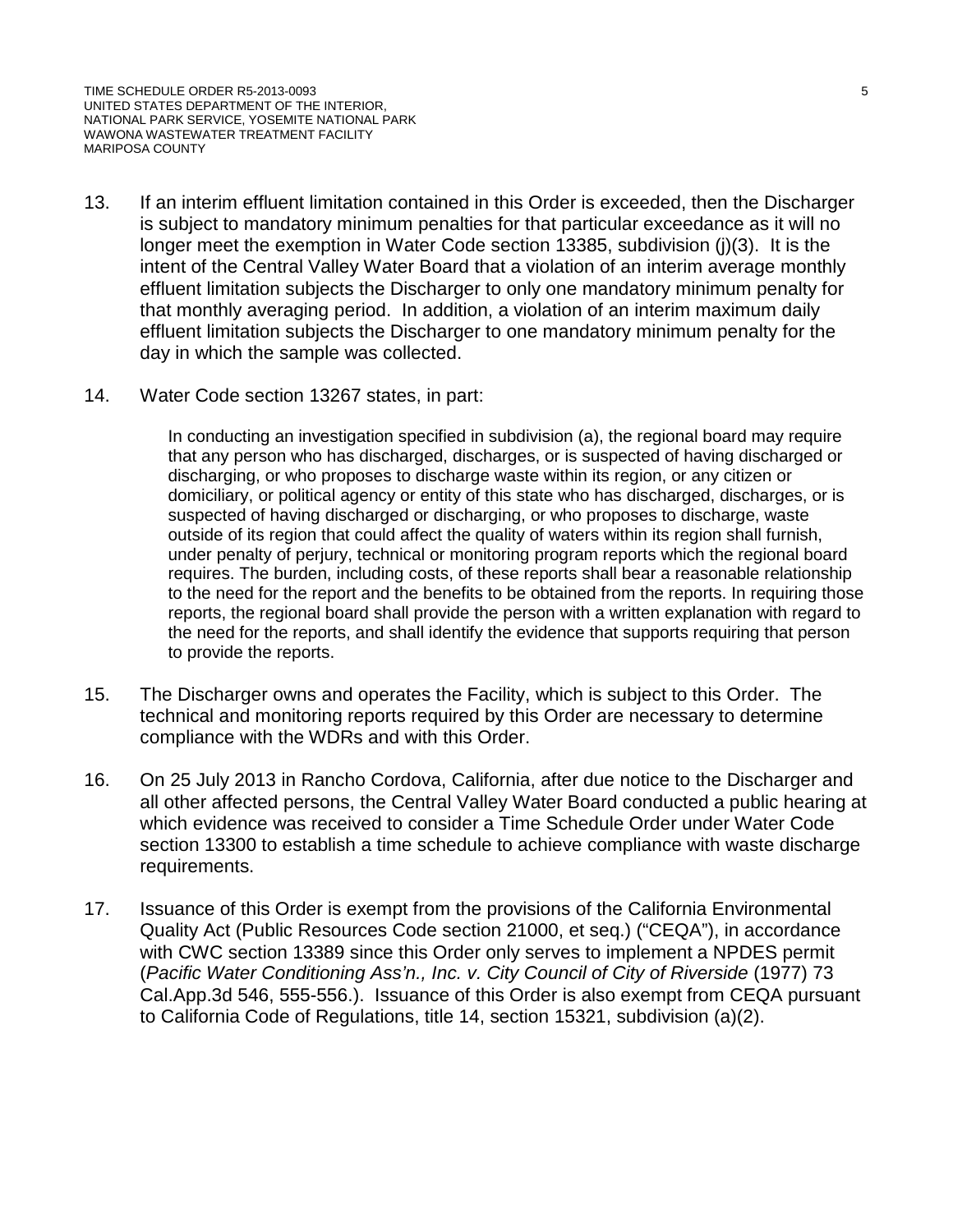#### **IT IS HEREBY ORDERED**, pursuant to Water Code sections 13300 and 13267 that:

1. The Discharger shall comply with the following time schedule to ensure compliance with the average monthly and maximum daily effluent limitations for dichlorobromomethane at Section IV.A.1.a., contained in WDR Order R5-2013-0092 as described above in the Findings:

| Task | <b>Description</b>                                                                                                                              | Due Date                                       |
|------|-------------------------------------------------------------------------------------------------------------------------------------------------|------------------------------------------------|
|      | Submit and begin implementing a Pollution Prevention Plan (PPP) <sup>1</sup> for<br>dichlorobromomethane pursuant to Water Code section 13263.3 | 25 October 2013                                |
| 2    | Submit a work plan and time schedule for completing the Mass Balance<br>Study                                                                   | 27 January 2014                                |
| 3    | Submit results of the Study, including a proposed schedule for design<br>and construction of the identified disposal alternative(s)             | 27 July 2015                                   |
| 4    | Submit a Report of Waste Discharge or request to amend WDR Order<br>R5-2013-0092                                                                | 27 July 2015                                   |
| 5    | Submit Progress Reports <sup>2</sup>                                                                                                            | Semi-annually on<br>1 February and<br>1 August |
| 6    | Full compliance with dichlorobromomethane effluent limitations<br>contained in WDR Order R5-2013-0092                                           | 25 July 2018                                   |

<sup>1</sup> The PPP shall be prepared for dichlorobromomethane, in accordance with Water Code section 13263.3, subdivision (d)(3). The PPP shall describe pollution prevention activities the Discharger will implement in the short-term and the long-term to reduce effluent concentrations for

- dichlorobromomethane.<br><sup>2</sup> The progress reports shall detail what steps have been implemented towards achieving compliance with waste discharge requirements, including studies, construction progress, evaluation of measures implemented, and recommendations for additional measures as necessary to achieve full compliance by the final date.
- 2. The following interim effluent limitations for dichlorobromomethane at Discharge Point No. 001 shall be effective from 25 July 2013 to 24 July 2018, or when the Discharger is able to come into compliance with the dichlorobromomethane effluent limitations in WDR Order R5-2013-0092, whichever is sooner:

| <b>Parameter</b>     | <b>Units</b> | <b>Maximum Daily</b><br><b>Effluent Limitation</b> | <b>Average Monthly</b><br><b>Effluent Limitation</b> | <b>Effective Through</b> |
|----------------------|--------------|----------------------------------------------------|------------------------------------------------------|--------------------------|
| Dichlorobromomethane | $\mu q/L$    | 44                                                 | מר                                                   | 24 July 2018             |

3. For the compliance schedule required by this Order, the Discharger shall submit to the Central Valley Water Board on or before each compliance due date, the specified document or, if applicable, a written report detailing compliance or noncompliance with the specific schedule date and task. If noncompliance is being reported, the reasons for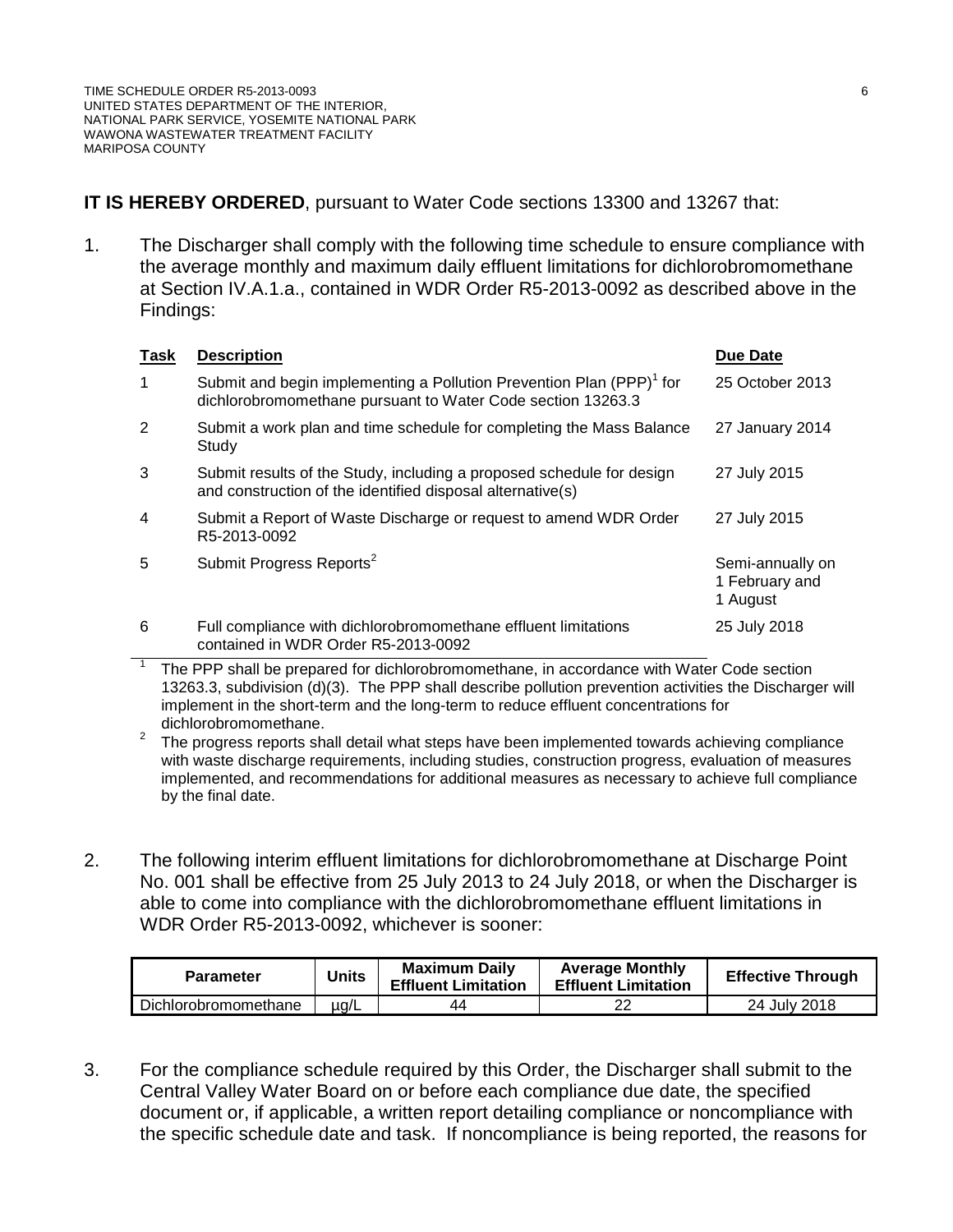such noncompliance shall be stated, and shall include an estimate of the date when the Discharger will be in compliance. The Discharger shall notify the Central Valley Water Board by letter when it returns to compliance with the time schedule.

4. Any person signing a document submitted under this Order shall make the following certification:

> *I certify under penalty of law that I have personally examined and am familiar with the information submitted in this document and all attachments, and that, based on my knowledge and on my inquiry of those individuals immediately responsible for obtaining the information, I believe the information is true, accurate, and complete. I am aware that there are significant penalties for submitting false information, including the possibility of fine and imprisonment.*

5. In accordance with Business and Professions Code sections 6735, 7835, and 7835.1, engineering and geologic evaluations and judgments shall be performed by or under the direction of registered professionals competent and proficient in the fields pertinent to the required activities. All technical reports specified herein that contain work plans for, that describe the conduct of investigations and studies, or that contain technical conclusions and recommendations concerning engineering and geology shall be prepared by or under the direction of appropriately qualified professional(s), even if not explicitly stated. Each technical report submitted by the Discharger shall contain the professional's signature and/or stamp of the seal.

If, in the opinion of the Executive Officer, the Discharger fails to comply with the provisions of this Order, the Executive Officer may refer this matter to the Attorney General for judicial enforcement, may issue a complaint for administrative civil liability, or may take other enforcement actions. Failure to comply with this Order or with WDR Order R5-2013-0092 may result in the assessment of administrative civil liability of up to \$10,000 per violation, per day, depending on the violation, pursuant to Water Code sections 13268, 13350, and 13385. The Central Valley Water Board reserves the right to take any enforcement actions authorized by law.

Any person aggrieved by this action of the Central Valley Water Board may petition the State Water Resources Control Board to review the action in accordance with Water Code section 13320 and California Code of Regulations, title 23, sections 2050 and following. The State Water Resources Control Board must receive the petition by 5:00 p.m., 30 days after the date that this Order becomes final, except that if the thirtieth day following the date that this Order becomes final falls on a Saturday, Sunday, or State holiday, the petition must be received by the State Water Resources Control Board by 5:00 p.m. on the next business day. Copies of the law and regulations applicable to filing petitions may be found on the Internet at:

http://www.waterboards.ca.gov/public\_notices/petitions/water\_quality